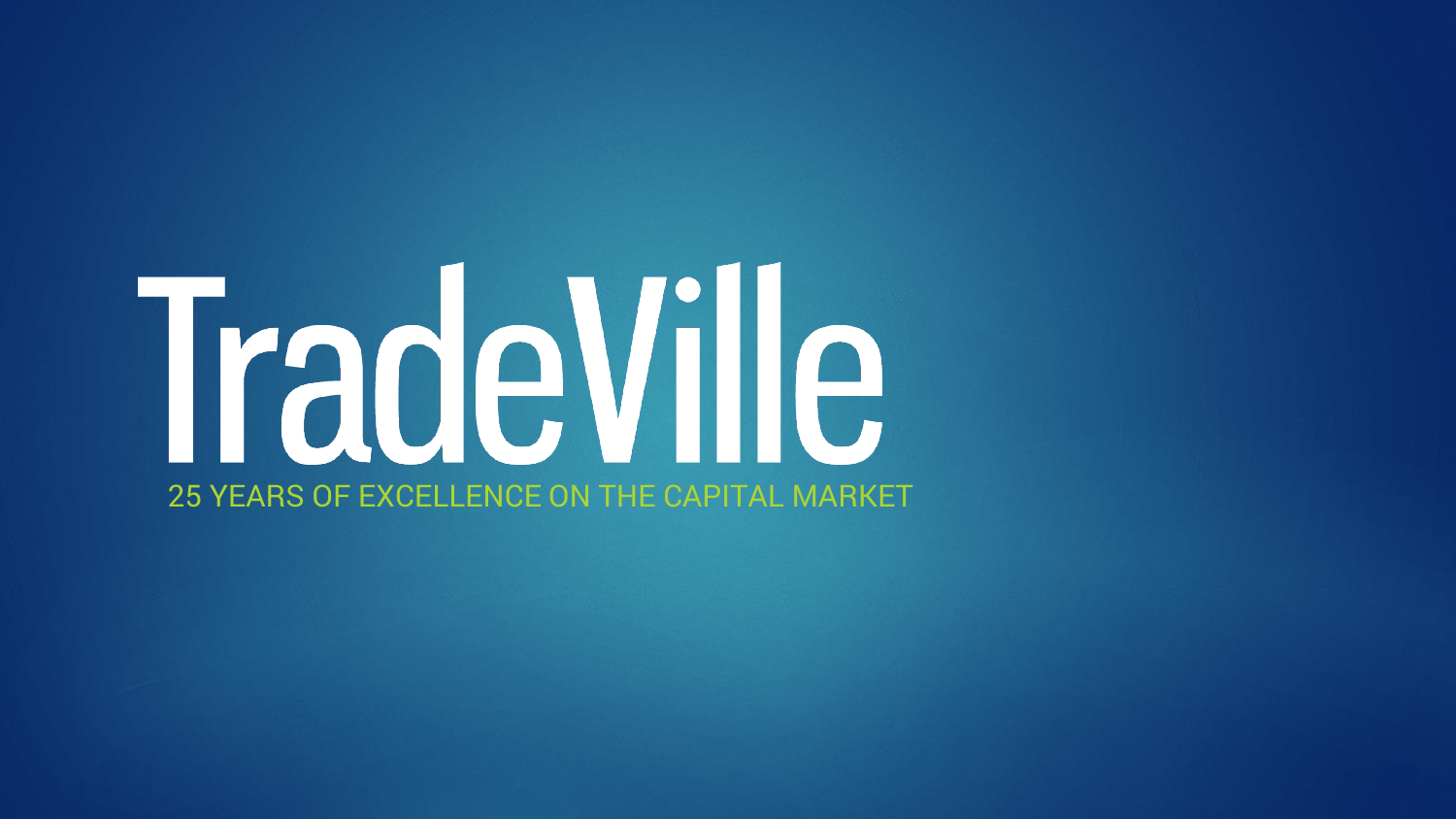### **25 years of relevant experience on the capital market**

- SSIF Tradeville SA has been operating as an authorized brokerage house since 1994, having an extensive experience on the Romanian capital market and over a decade of experience in derivatives trading on global markets.
- In partnership with the Bucharest Stock Exchange, Tradeville offers trading services on major stock exchanges worldwide: NYSE / Euronext, NASDAQ, TSX, London Stock Exchange, Deutsche Borse. Apart from trading services, Tradeville also provides market-making operations and has the expertise of advising towards various types of corporate events.

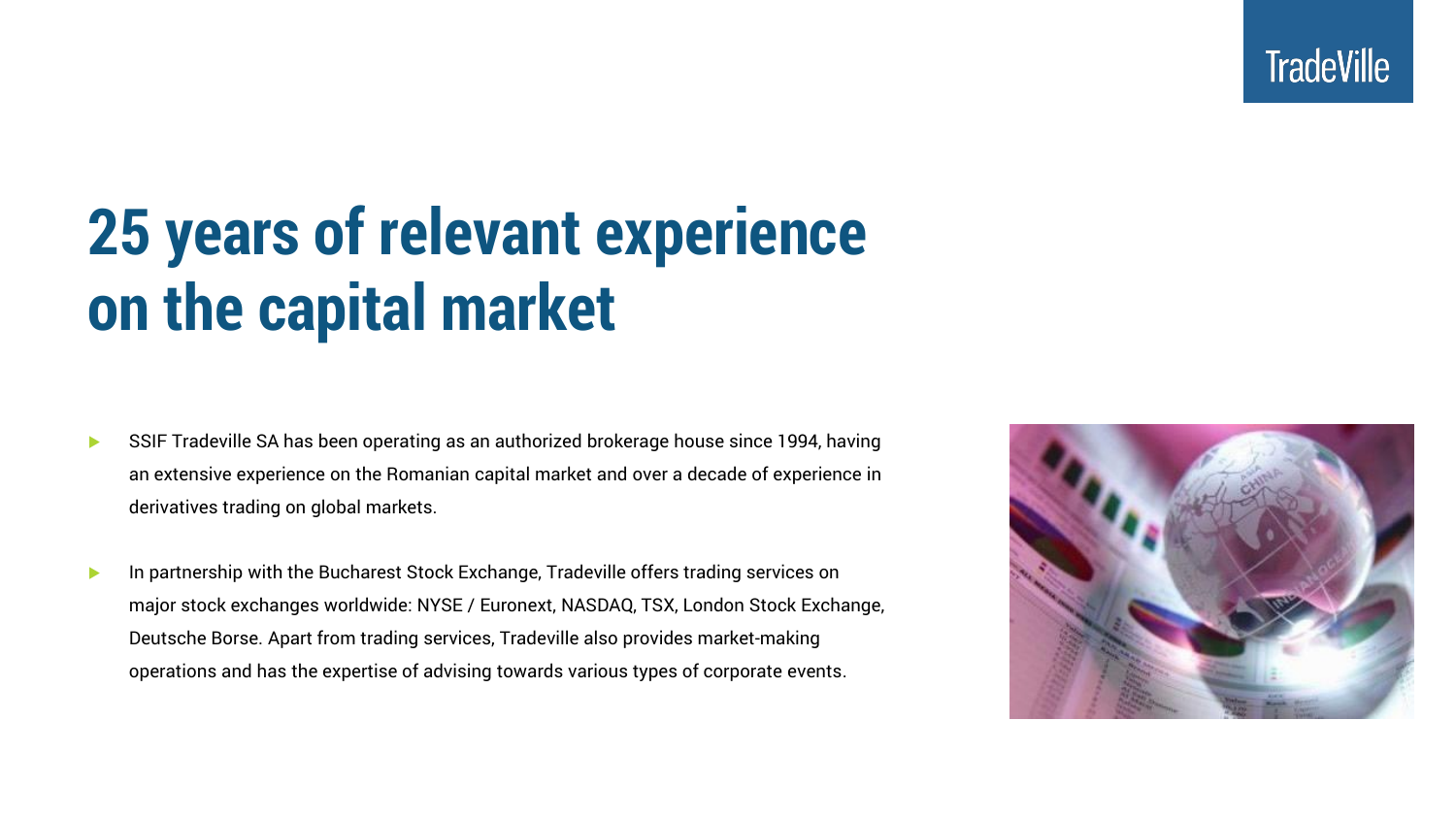### **Initiatives**

- Among some of the most prodigious projects completed by Tradeville, we are proud to mention the launch of the first Romanian ETF. Furthermore, we are strongly supporting trading on the Alternative Trading System of the Bucharest Stock Exchange by offering the quotes of some of the most renowned internationally listed companies.
- For all of the above mentioned instruments, Tradeville is currently acting as a market-maker and has intermediated the listing/ trading registration procedures.

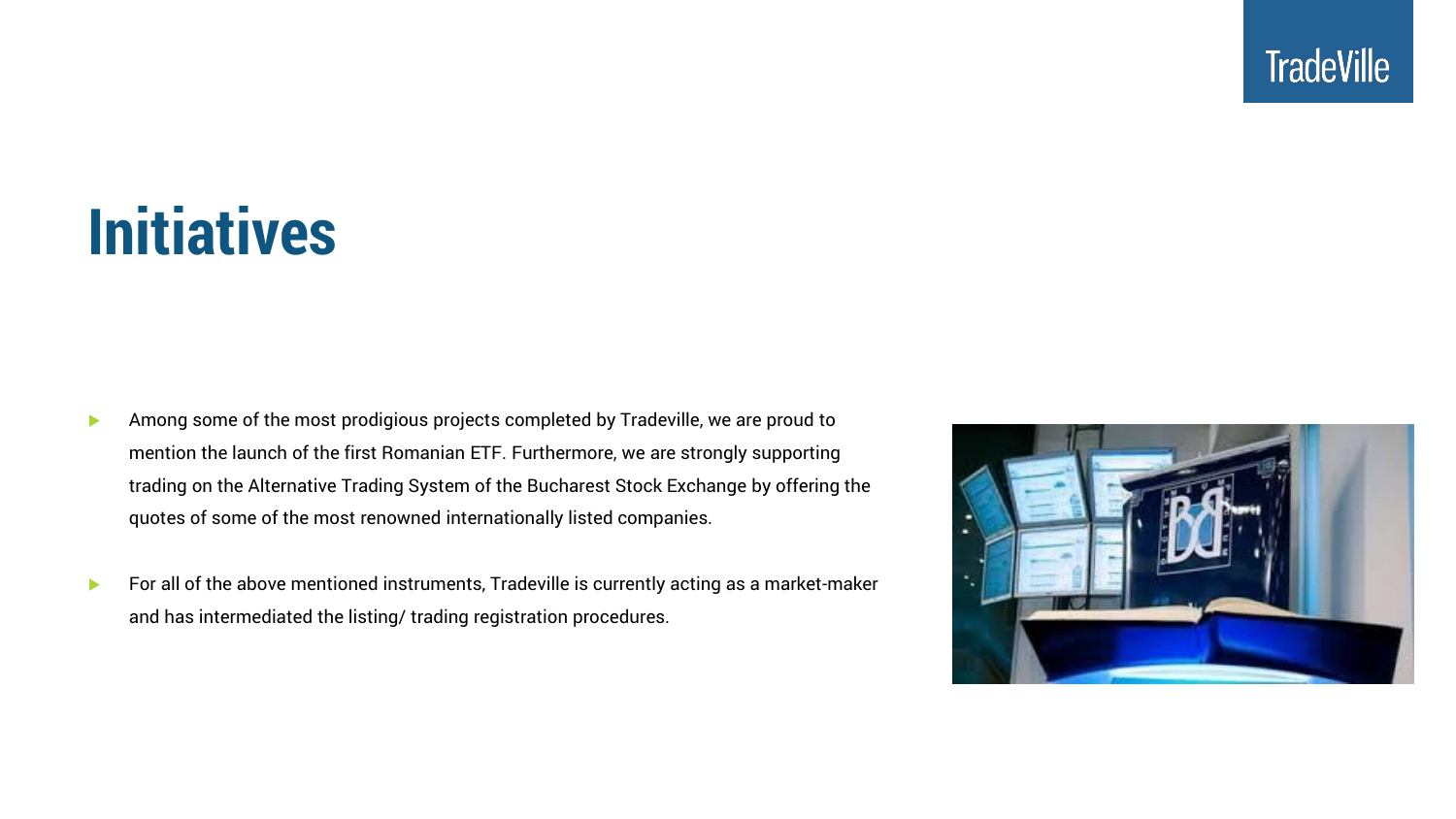# **Technology**

Tradeville was the first Romanian broker to provide trading services on mobile devices. We developed the first online trading platform in 1999, since then consolidating our leading position as a Romanian innovative online brokerage house.

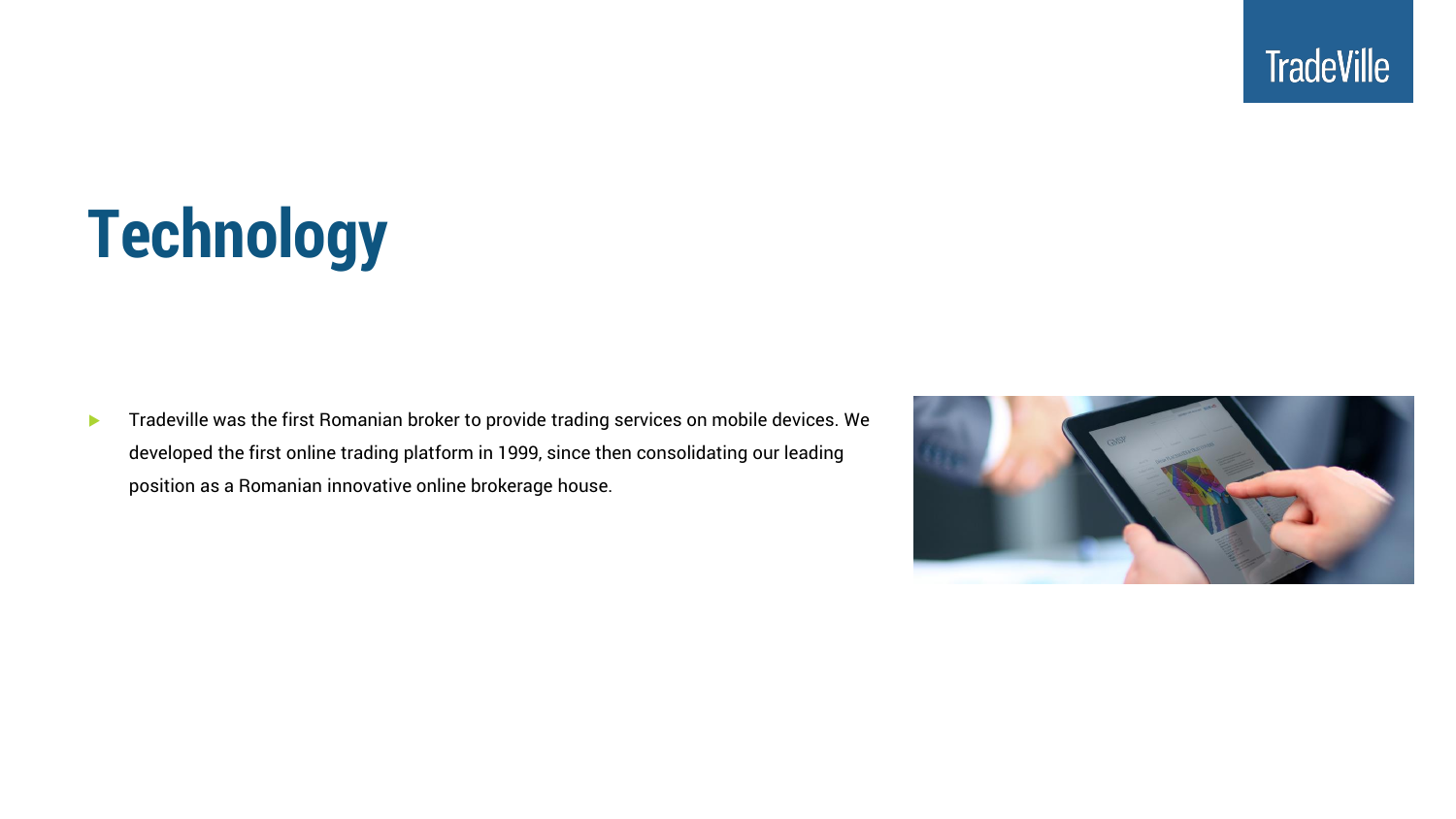## **Organisational Capacity**

SSIF Tradeville SA is headquartered in Bucharest. Our company relies on the services of a multidisciplinary team of over 40 enthusiastic capital market professionals.

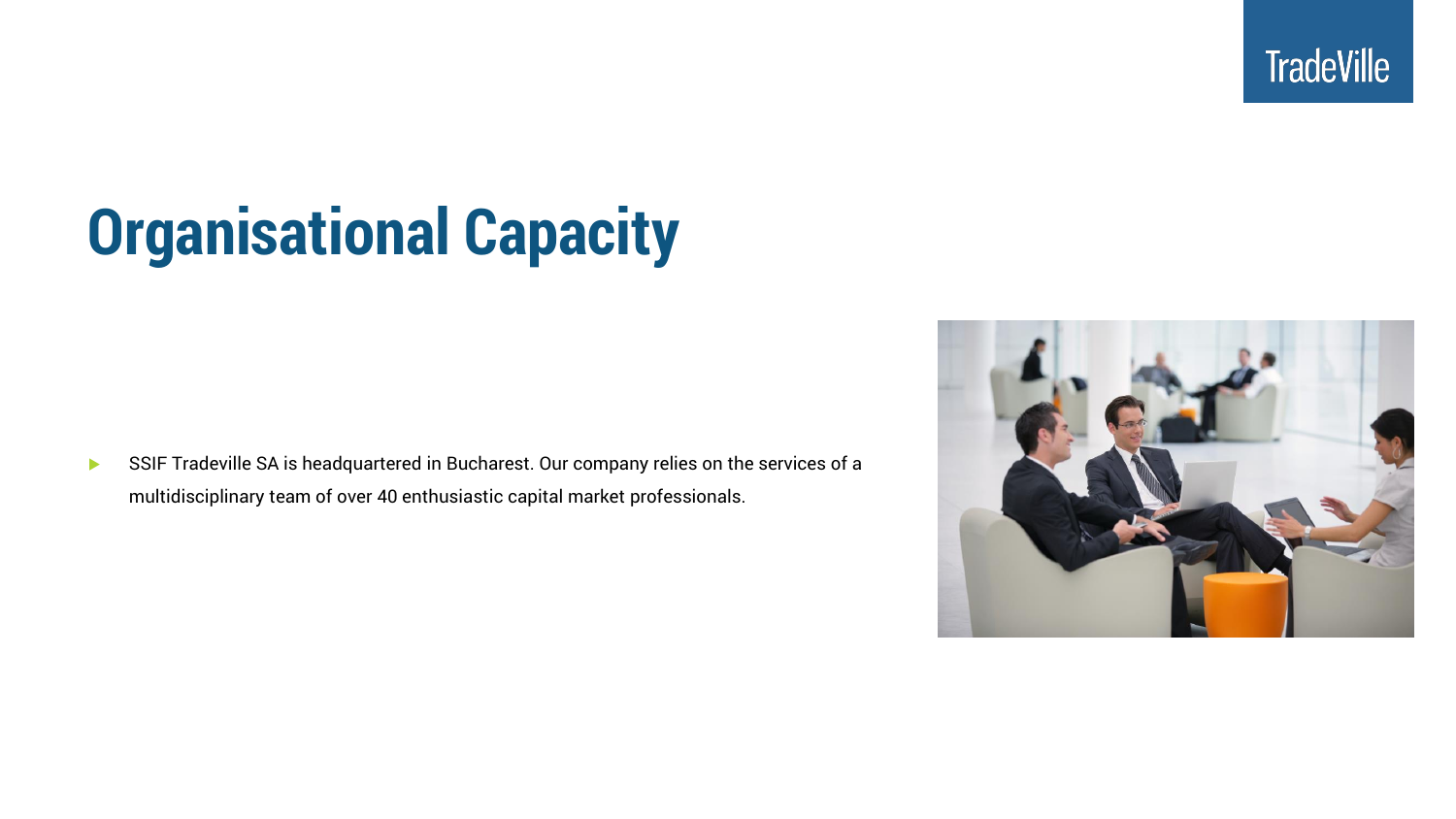# **IPOs and Secondary Market Offerings/ AeRO**

- In-depth research of companies in compliance with the legal framework overseeing regulated markets and making the relevant changes in the legal papers of such companies
- **ISSUM** Issuing the relevant reports for shareholders\*\*
- **EXTE:** Carry out the listing procedures on a regulated market (prospectus, submitting the relevant paperwork, intermediating the relationship with ASF – the Romanian Financial Supervisory Authority – and BVB)
	- \*\* The reports intended for shareholders comprise of:
	- a) the legal framework applicable to trading stocks on a regulated or a secondary market ( alternative trading system )
	- b) presentation of regulated markets and alternative trading systems (trading venues) on which companies are listed